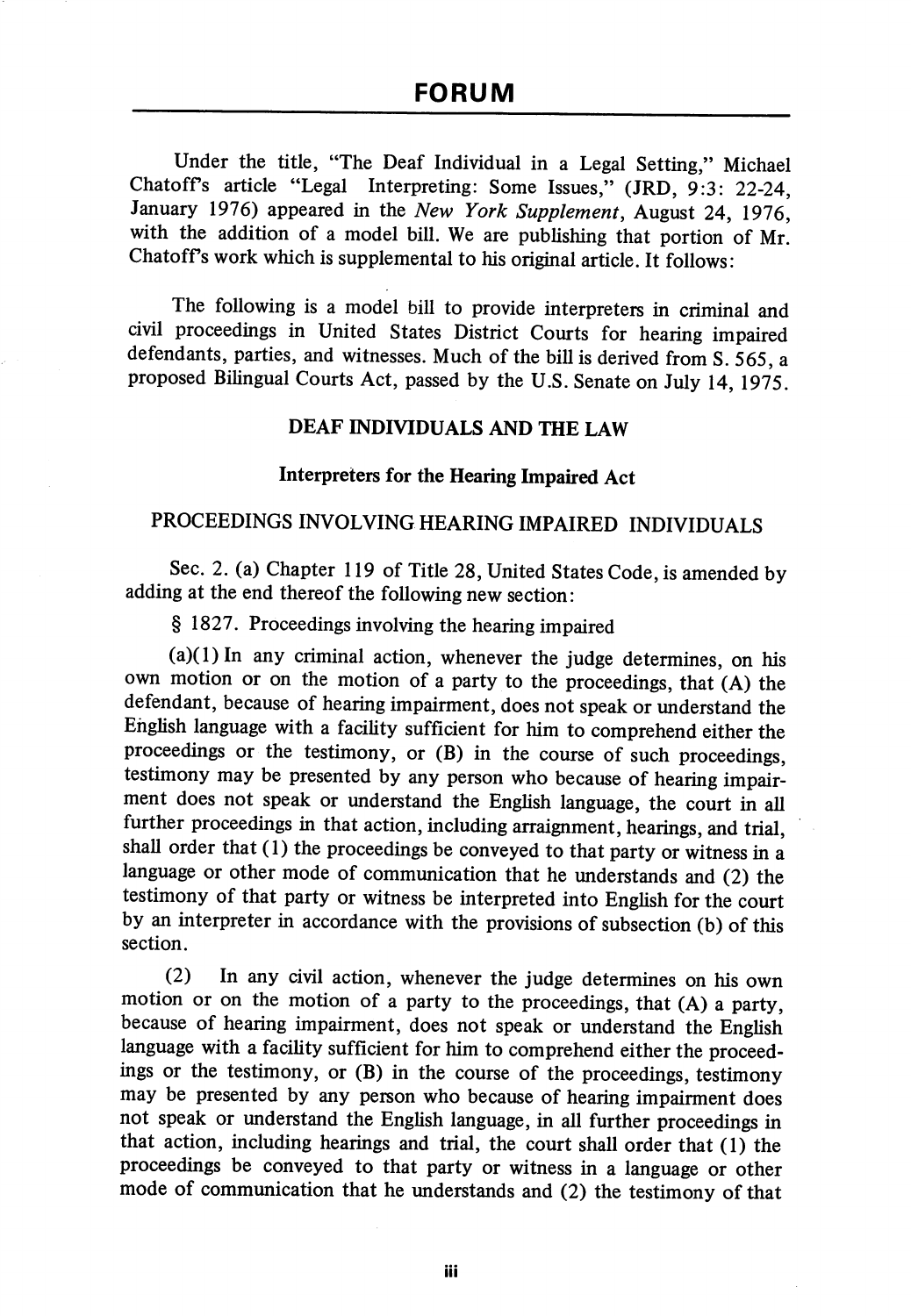party or witness be interpreted into English for the court by an interpreter in accordance with the provisions of subsection (b) of this section.

(3) In any criminal or civil action, the judge, on his own motion or on the motion of a party to the proceedings, may order all or any part of the testimony of the hearing impaired individual and the interpretation thereof to be electronically recorded (visually) for use in verification of the official transcript of the proceedings.

(4) The defendant in any criminal action, or a party in any civil action, who is entitled to an interpretation under this section, may waive the interpretation in whole or in part; the waiver must be expressly made by the defendant or party upon the record and approved by his attorney (if he be a defendant) and by the judge. An interpreter shall be used to explain the nature and effect of the waiver to the hearing impaired defendant or party.

(5) The term "judge" as used in this section shall include a United States magistrate, a hearing examiner, and a referee in bankruptcy.

(b)(1) The district court in each judicial district shall maintain on file in the office of the clerk of the court a list of all persons in that district who have been certified as interpreters for the hearing impaired by the Director of the Administrative Office of the United States Courts under section 604(a)(12) of this title.

(2) In any action where the services of an interpreter are required to be utilized imder this section, the court shall obtain the services of a certified interpreter from within that judicial district, except that, where there are no certified interpreters in that judicial district, the court, with the assistance of the Administrative Office of the United States Courts, shall determine the availability of and utilize the services of certified interpreters from a nearby district. When no certified interpreter is available from a nearby district, the court shall obtain the services of an otherwise competent interpreter. If the interpreter appointed by the court is unable to communicate effectively with the defendant, party, or witness, as the case may be, the court shall dismiss such interpreter and appoint another interpreter.

(c) The analysis of chapter 118 of title 28, United States Code, is amended by adding at the end thereof the following new item:

§ 1827. Proceedings involving the hearing impaired

## FACILITIES AND PERSONNEL FOR PROCEEDINGS INVOLVING THE HEARING IMPAIRED

Sec. 3. Section 604(a) of title 28, United States Code, is amended—

(1) by redesignating paragraph (12) as paragraph (13); and

(2) by inserting immediately below paragraph (11) the following new paragraph: